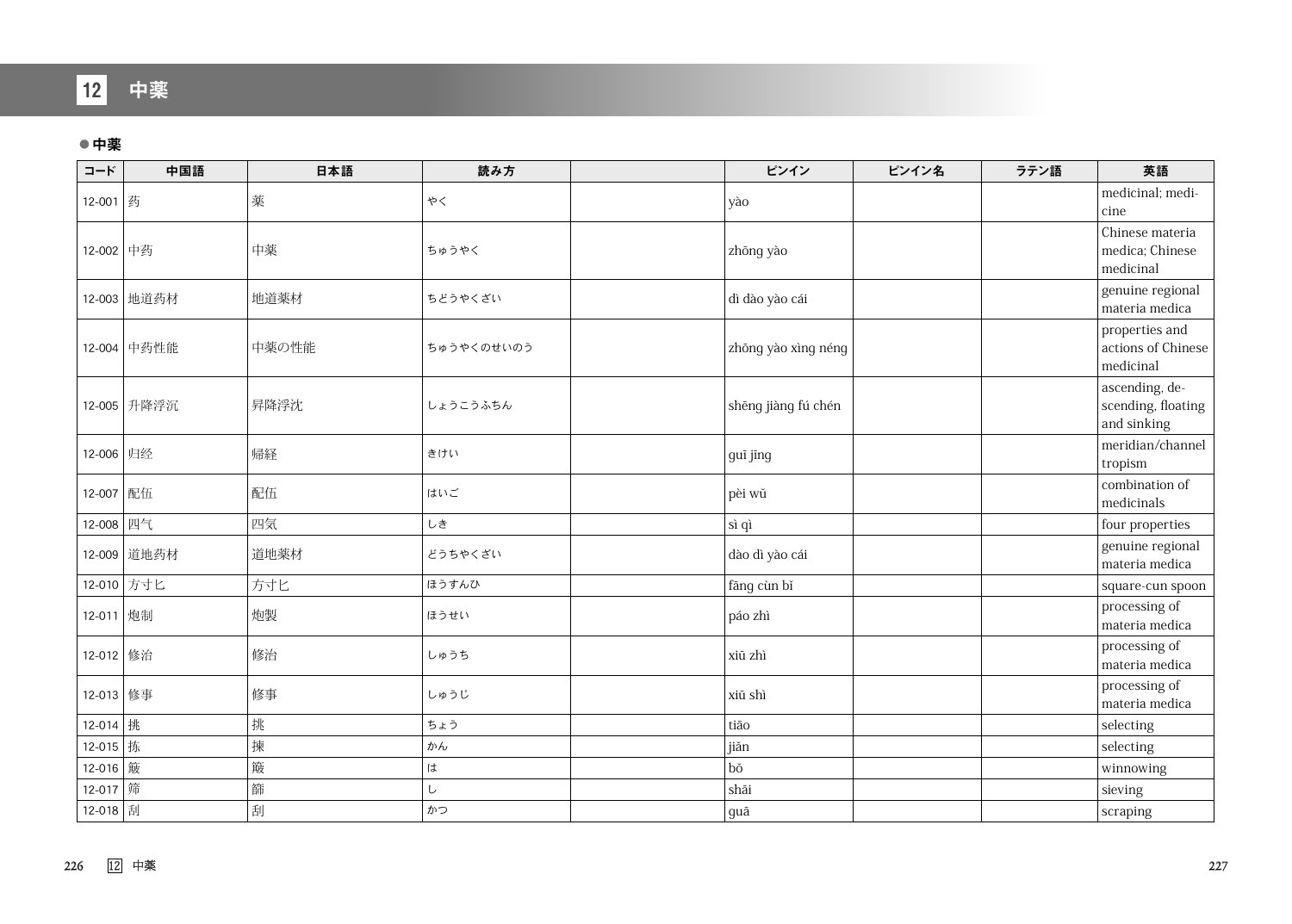| コード        | 中国語         | 日本語  | 読み方      | ピンイン             | ピンイン名 | ラテン語 | 英語                                  |
|------------|-------------|------|----------|------------------|-------|------|-------------------------------------|
| 12-019     | 刷           | 刷    | さつ       | shuā             |       |      | brushing                            |
| 12-020     | 捣           | 搗    | とう       | dǎo              |       |      | pounding                            |
| 12-021     | 碾           | 碾    | てん       | niăn             |       |      | grinding                            |
| 12-022     | 镑           | 磅    | ほう       | bàng             |       |      | flaking                             |
| 12-023     | 锉           | 銼    | ざ        | cuò              |       |      | filing                              |
| 12-024 锉散  |             | 銼散   | ざさん      | cuò săn          |       |      | powdering by<br>filing or pounding  |
| 12-025 切   |             | 切    | せつ       | qiē              |       |      | cutting                             |
| 12-026 铡   |             | 鍘    | さつ       | zhá              |       |      | cutting up with<br>cutter           |
| 12-027     | 水制          | 水製   | すいせい     | shuĭ zhì         |       |      | water processing                    |
| 12-028 洗   |             | 洗    | せん       | хĭ               |       |      | washing                             |
| 12-029 淋   |             | 淋    | りん       | lìn, lín         |       |      | 1 strangury 2<br>sprinkling         |
| 12-030     | 泡           | 泡    | ほう       | pào              |       |      | soaking                             |
| 12-031     | 润           | 潤    | じゅん      | rùn              |       |      | moistening                          |
| 12-032     | 漂           | 漂    | ひょう      | piăo             |       |      | rinsing                             |
| 12-033 水飞  |             | 水飛   | すいひ      | shuí fēi         |       |      | grinding with<br>water              |
| $12 - 034$ | 火制          | 火製   | かせい      | huǒ zhì          |       |      | fire processing                     |
| 12-035   炒 |             | 炒    | しょう      | chǎo             |       |      | stir-frying                         |
| 12-036     | 清炒          | 清炒   | せいしょう    | qīng chǎo        |       |      | plain stir-frying                   |
| 12-037 炒黄  |             | 炒黄   | しょうおう    | chảo huáng       |       |      | stir-frying to<br>yellow            |
| 12-038 炒焦  |             | 炒焦   | しょうしょう   | chăo jiāo        |       |      | stir-frying to<br>brown             |
| 12-039 炒炭  |             | 炒炭   | しょうたん    | chảo tàn         |       |      | stir-frying to<br>scorch            |
|            | 12-040 加辅料炒 | 加輔料炒 | かほりょうしょう | jiā fǔ liào chǎo |       |      | stir-frying with<br>adjuvant        |
| 12-041 烫   |             | 燙    | とう       | tàng             |       |      | scalding                            |
| 12-042 炙   |             | 炙    | しゃ       | zhì              |       |      | stir-frying with<br>liquid adjuvant |
| 12-043 炮炙  |             | 炮炙   | ほうしゃ     | páo zhì          |       |      | processing                          |
| 12-044   煨 |             | 煨    | わい       | wēi              |       |      | roasting                            |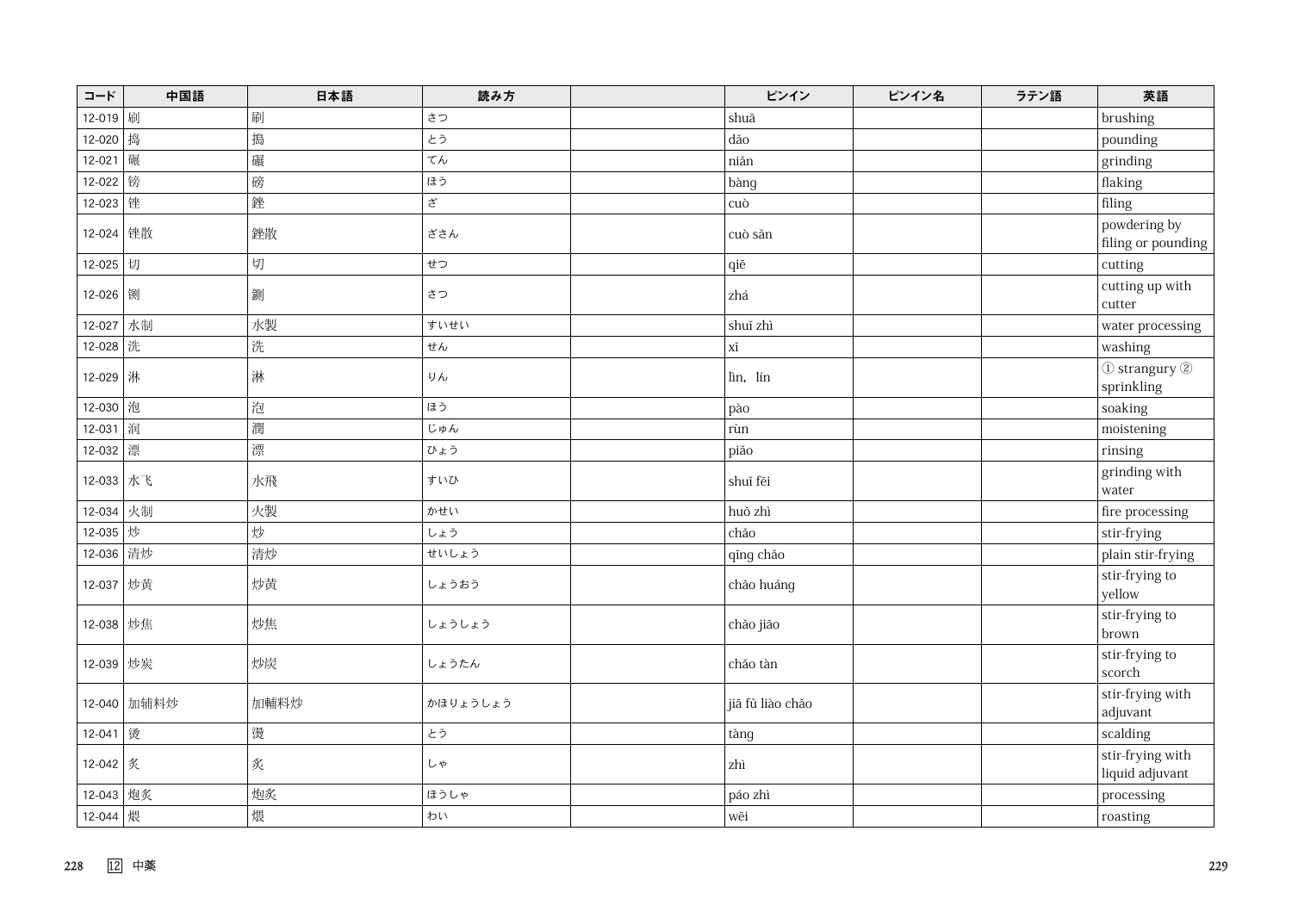| コード                    | 中国語         | 日本語     | 読み方        | ピンイン              | ピンイン名 | ラテン語 | 英語                                    |
|------------------------|-------------|---------|------------|-------------------|-------|------|---------------------------------------|
| 12-045                 | 烘焙          | 烘焙      | こうばい       | hōng bèi          |       |      | baking                                |
| 12-046                 | 煅           | 煅       | たん         | duàn              |       |      | calcining                             |
|                        | 12-047 水火共制 | 水火共製    | すいかきょうせい   | shui huǒ gòng zhì |       |      | fire and water pro-<br>cessing        |
| 12-048 煮               |             | 煮       | しゃ         | zhŭ               |       |      | decocting                             |
| 12-049                 | 蒸           | 蒸       | じょう        | zhēng             |       |      | steaming                              |
| 12-050 $ \nrightarrow$ |             | 淬       | さい         | cuì               |       |      | quenching                             |
| 12-051 制霜              |             | 製霜      | せいそう       | zhì shuāng        |       |      | crystallizing or<br>powdering         |
| 12-052                 | 发酵          | 発酵      | はっこう       | fā jiào           |       |      | fermentation                          |
| 12-053 闷               |             | 悶       | もん         | $m\bar{e}n$       |       |      | sealed for moist-<br>ening            |
| $12-054$ 伏             |             | 伏       | ふく         | fú                |       |      | covering and<br>soaking               |
| 12-055                 | 发芽          | 発芽      | はつが        | fā yá             |       |      | sprouting                             |
| 12-056                 | 咀           | 咀       | そ          | jŭ                |       |      | chewing                               |
| $12 - 057$             | 去火毒         | 火毒を除去する | かどくをじょきょする | qù huǒ dú         |       |      | removing fire<br>toxin                |
| 12-058 粗末              |             | 粗粉末     | そふんまつ      | cū mò             |       |      | crude powder                          |
| 12-059 药性              |             | 薬性      | やくせい       | yào xìng          |       |      | medicinal proper-<br>ty               |
|                        | 12-060 滋而不腻 | 滋して膩せず  | じしてじせず     | zī ér bú nì       |       |      | nourishing but not<br>slimy           |
|                        | 12-061 润而不腻 | 潤して膩せず  | うるおしてじせず   | rùn ér bú nì      |       |      | moistening but<br>not slimy           |
|                        | 12-062 辛而不烈 | 辛にして烈せず | しんにしてれっせず  | xīn ér bú liè     |       |      | pungent and<br>warm but not<br>drying |
| 12-063 四性              |             | 四性      | しせい        | sì xìng           |       |      | four properties                       |
| 12-064                 | 毒性反应        | 毒性反応    | どくせいはんのう   | dú xìng făn yìng  |       |      | toxic reaction                        |
| 12-065                 | 副作用         | 副作用     | ふくさよう      | fù zuò yòng       |       |      | side effect                           |
| 12-066 食忌              |             | 食忌      | しょくき       | shí jì            |       |      | dietary contrain-<br>dication         |
|                        | 12-067 服药食忌 | 服薬食忌    | ふくやくしょくき   | fú yào shí jì     |       |      | dietary incompati-<br>bility          |